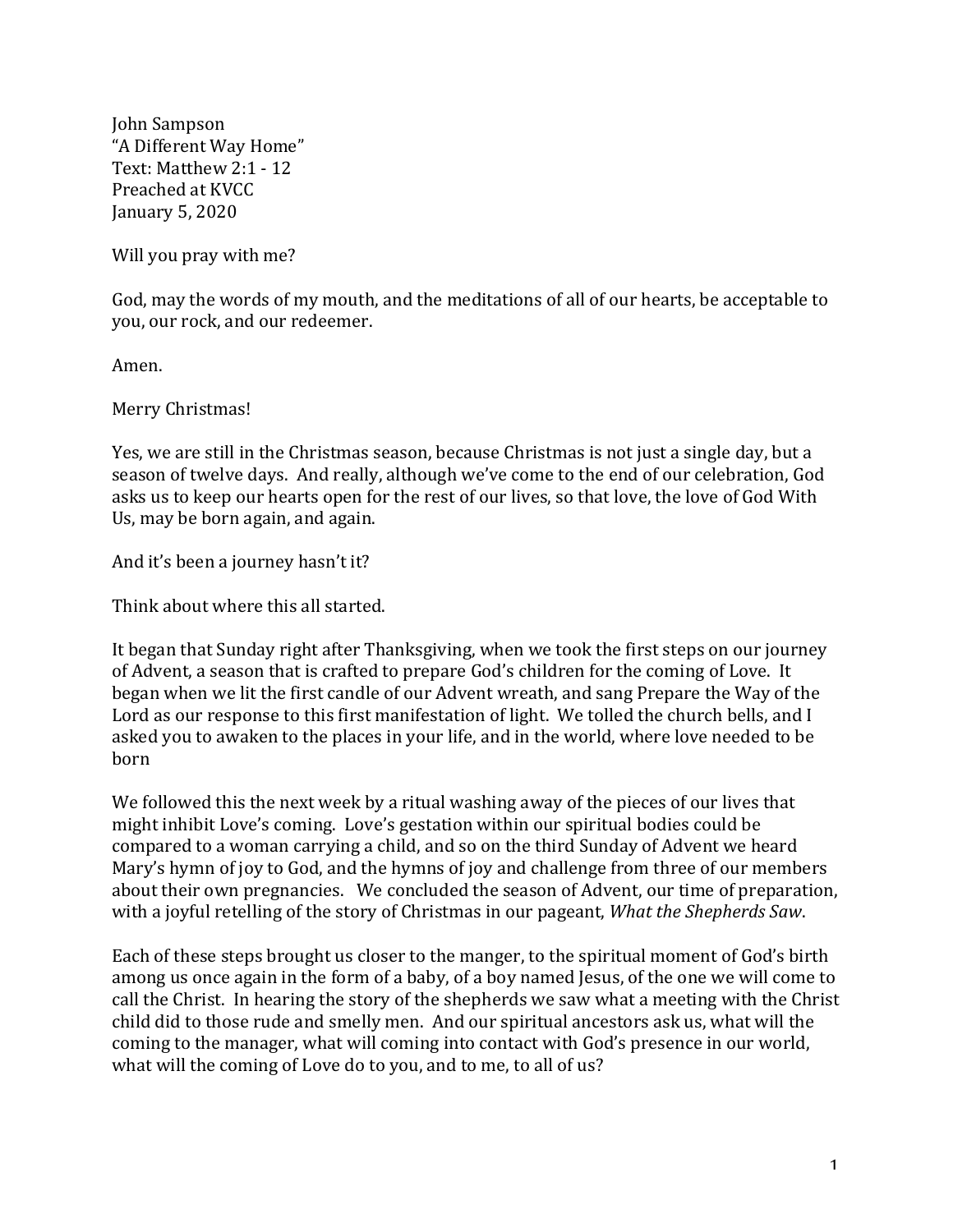In today's story of the magi, of the sacred magicians from the East, we are asked again, what will this meeting with God's presence do to us. How will it change us? And if a change does come over us it may look like giving gifts, and worshipping just like we're told those magicians did in our story. That gift giving and worshipping is so central to our understanding of what a response to Love might look like that we even acted out here this morning with the arrival of our own wise people from Keene, and Bloomingdale.

But when I reread our story recently I wasn't as struck by the gifts and the worshipping as I was by the very ending of the passage. There, the writers of Matthew tell us that the magi were warned in a dream and returned home by a different road. They were warned not by their learning, and not by their training, but by a truth welling up from their non-conscious selves that to return to Herod, to return to Jerusalem, to return to the center of political and spiritual power of the land, would have been dangerous, not only for the baby they had met, but perhaps even for themselves.

Don't go back the way you came. Return to your homes by a different way.

Because you have been to the manger. You have been to the birthplace of Love. Don't put Love in jeopardy by exposing it to the powers that want to control it, and fear it. Don't put your own experience of meeting Love and Presence in danger by engaging with the politics of violence and division.

Because you, and I have been to the manger.

Let us take another road home.

If I had the opportunity to take another road home today, a road informed by Love and by Presence, it would be the most round about way. I wouldn't simply walk across the street, but I'd get in my car and I'd head south. Down the thruway, past Albany, across the Hudson over the new Tappan Zee Bridge, down the Henry Hudson and right into New York City. My way home would bring me to lower Manhattan and I would join with our Jewish brothers and sisters, I would join people of all religious backgrounds, and no religious background, I would join the Solidarity March, which is happening this afternoon.

The Solidarity March was organized in response to the stabbings that occurred during a gathering of Jewish people celebrating Hanukkah. As the group was about to light the next candle in the menorah a man entered the house they were in and proceeded to strike those who were attending with a machete. This didn't happen somewhere far away from us. It happened right here in New York state.

And although the Hanukkah attack might have been the trigger for the Solidarity March, it is just one more anti-Semitic attack in a nation that is experiencing these kinds of attacks in increasing frequency.

My way home today would be different if I weren't here with you, and with God's spirit, because the anti-Semitic attacks we're experiencing across our nation aren't a Jewish